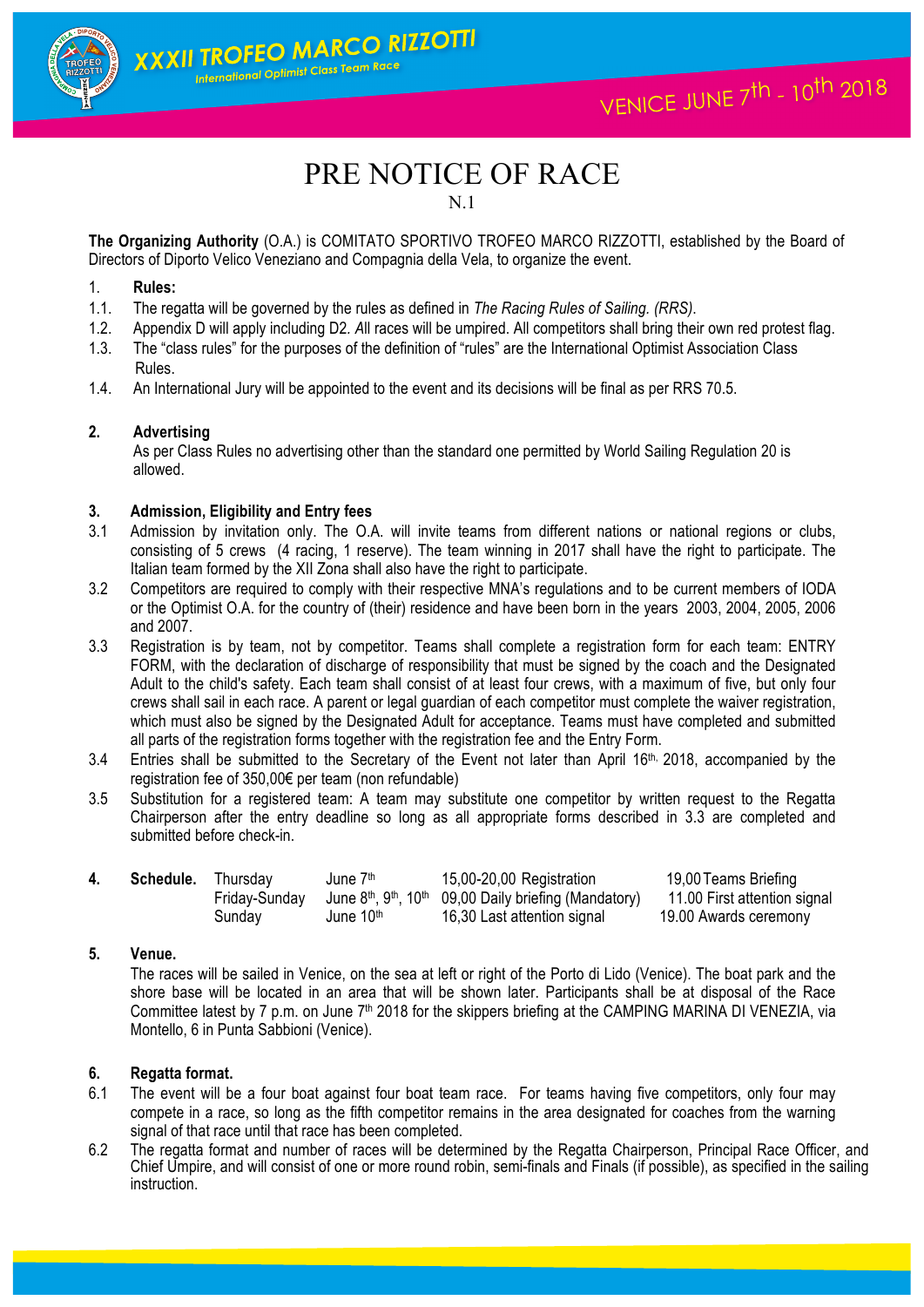

2

6.3 The starting order of teams competing and the format to be sailed will be posted on the Official Notice Board each day. If time, wind, weather or other contingencies make the completion of a current or an additional scheduled round robin or series impractical, the regatta may be terminated and the results based on the standings at the completion of the immediate prior round robin(s) or series. If no round or series has been completed and the Regatta Chairperson, Principal Race Officer, and Chief Umpire determine that no round or series may be completed in the time remaining, the round or series in progress may be terminated or the format altered in order to conclude the championship and determine a winner.

# **7. Sailing Instructions.**

Sailing instructions will be available at registration.

# **8. Scoring.**

- 8.1 RRS Appendix D3 shall apply.
- 8.2 A boat that is OCS and does not return to start properly will be deemed to have gained an advantage and the race committee may score her team accordingly without a hearing.

# **9. Personal buoyancy, whistle and bow line.**

- Each competitor must wear a personal flotation device (PFD), properly secured at all times while on the water except when temporarily adding or removing clothing. Wet suits, dry suits and inflatable PFD's do not constitute adequate personal buoyancy. Failure to wear one will result in a penalty up to and including disqualification at the discretion of the Jury.
- 9.2 Each competitor must have a whistle attached to their PFD at all times while on the water.
- 9.3 Each boat must have a secure loop in the end its bow line.

#### **10. Safety and Adult Responsibilities.**

- 10.1 The Designated Adult, who has been entrusted to by the parents or legal guardians of the competitors, is responsible for the safety of each sailor of his/her team. It is the responsibility solely of this adult to decide if the sailor should sail in the weather and sea conditions that might arise during the event. The adults supervising the competitors are totally responsible for the risks of the sailor.
- 10.2 The designated adult will accept full responsibility for all actions of the competitor during any activity related to the event. This includes on-shore activities before, during, and after the regatta.

#### **11. Coach and spectators boats.**

Each team is allowed up to one designated coach boat, and each coach is required to carry a working VHF radio. Coach and spectator boats shall remain anchored in the designated waiting areas, unless otherwise directed by the Race Committee and/or Umpires.

#### **12. Measurement.**

- 12.1 Competitors are allowed to use only one hull, dagger board, rudder (with tiller and extension), mast, boom, sprit and sail during the regatta. Substitution of such equipment shall occur only with the protest committee's approval.
- 12.2 There may be measurement inspection on the water at any time.
- 12.3 All equipment may be subject to a safety check at any time.

#### **13. Liability.**

Participants compete entirely at their own risk. The Designated Adult, who has been entrusted by the competitor's parents or legal guardians, must sign the Entry Form, including for accepting the discharge of responsibility, as reported in the form and to acquaint it with the parents of the participants and responsible for their class federation or Clubs.